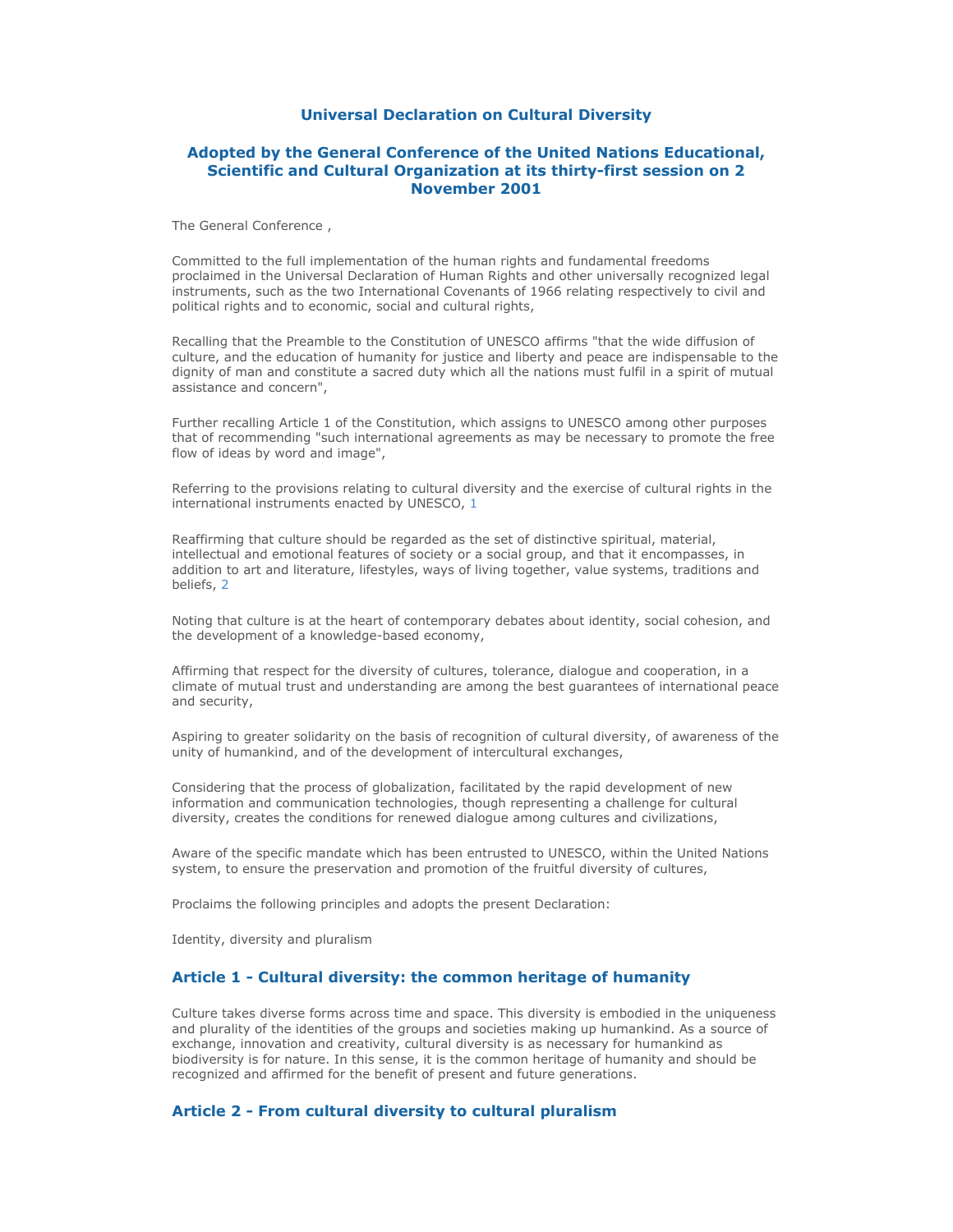In our increasingly diverse societies, it is essential to ensure harmonious interaction among people and groups with plural, varied and dynamic cultural identities as well as their willingness to live together. Policies for the inclusion and participation of all citizens are guarantees of social cohesion, the vitality of civil society and peace. Thus defined, cultural pluralism gives policy expression to the reality of cultural diversity. Indissociable from a democratic framework, cultural pluralism is conducive to cultural exchange and to the flourishing of creative capacities that sustain public life.

## **Article 3 - Cultural diversity as a factor in development**

Cultural diversity widens the range of options open to everyone; it is one of the roots of development, understood not simply in terms of economic growth, but also as a means to achieve a more satisfactory intellectual, emotional, moral and spiritual existence.

Cultural diversity and human rights

#### **Article 4 - Human rights as guarantees of cultural diversity**

The defence of cultural diversity is an ethical imperative, inseparable from respect for human dignity. It implies a commitment to human rights and fundamental freedoms, in particular the rights of persons belonging to minorities and those of indigenous peoples. No one may invoke cultural diversity to infringe upon human rights guaranteed by international law, nor to limit their scope.

# **Article 5 - Cultural rights as an enabling environment for cultural diversity**

Cultural rights are an integral part of human rights, which are universal, indivisible and interdependent. The flourishing of creative diversity requires the full implementation of cultural rights as defined in Article 27 of the Universal Declaration of Human Rights and in Articles 13 and 15 of the International Covenant on Economic, Social and cultural Rights. All persons should therefore be able to express themselves and to create and disseminate their work in the language of their choice, and particularly in their mother tongue; all persons should be entitled to quality education and training that fully respect their cultural identity; and all persons have the right to participate in the cultural life of their choice and conduct their own cultural practices, subject to respect for human rights and fundamental freedoms.

# **Article 6 - Towards access for all to cultural diversity**

While ensuring the free flow of ideas by word and image, care should be exercised so that all cultures can express themselves and make themselves known. Freedom of expression, media pluralism, multilingualism, equal access to art and to scientific and technological knowledge, including in digital form, and the possibility for all cultures to have access to the means of expression and dissemination are the guarantees of cultural diversity.

Cultural diversity and creativity

# **Article 7 - Cultural heritage as the wellspring of creativity**

Creation draws on the roots of cultural tradition, but flourishes in contact with other cultures. For this reason, heritage in all its forms must be preserved, enhanced and handed on to future generations as a record of human experience and aspirations, so as to foster creativity in all its diversity and to inspire genuine dialogue among cultures.

# **Article 8 - Cultural goods and services: commodities of a unique kind**

In the face of present-day economic and technological change, opening up vast prospects for creation and innovation, particular attention must be paid to the diversity of the supply of creative work, to due recognition of the rights of authors and artists and to the specificity of cultural goods and services which, as vectors of identity, values and meaning, must not be treated as mere commodities or consumer goods.